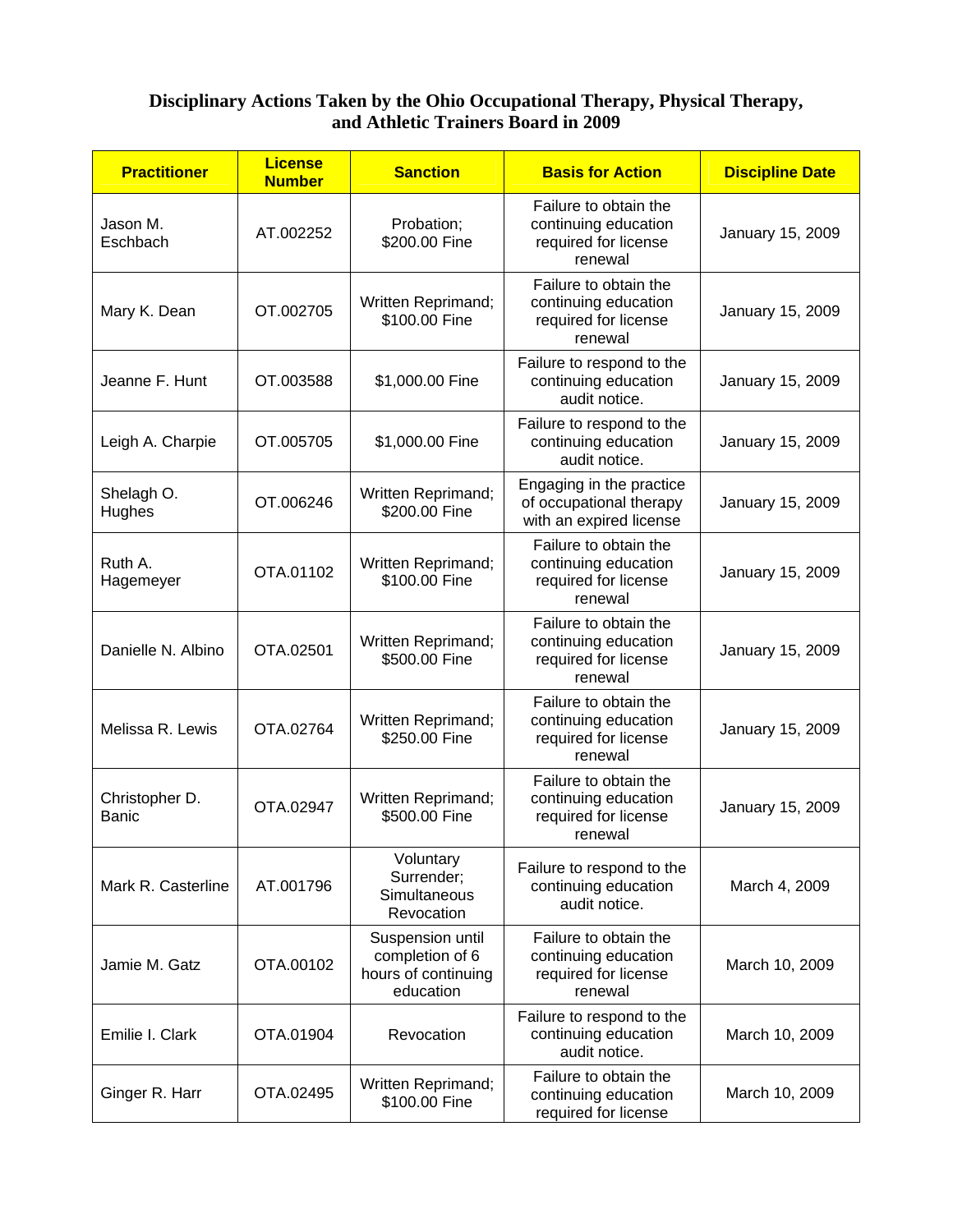| <b>Practitioner</b>      | <b>License</b><br><b>Number</b> | <b>Sanction</b>                       | <b>Basis for Action</b>                                                          | <b>Discipline Date</b> |
|--------------------------|---------------------------------|---------------------------------------|----------------------------------------------------------------------------------|------------------------|
|                          |                                 |                                       | renewal                                                                          |                        |
| <b>Melissa Browning</b>  | OTA.02533                       | Revocation                            | Failure to respond to the<br>continuing education<br>audit notice.               | March 10, 2009         |
| Angela S. Meek           | PTA.05973                       | Written Reprimand;<br>\$500.00 Fine   | Failure to report a<br>disciplinary action taken<br>by another jurisdiction.     | March 12, 2009         |
| Michael J. Schoen        | PT.001261                       | Written Reprimand;<br>\$1,575.00 Fine | Failure to obtain the<br>continuing education<br>required for license<br>renewal | May 7, 2009            |
| Ronald Santiago          | PT.007733                       | Written Reprimand;<br>\$1,350.00 Fine | Failure to obtain the<br>continuing education<br>required for license<br>renewal | May 7, 2009            |
| Andrea L.<br>Solomon     | PT.008295                       | Written Reprimand;<br>\$450.00 Fine   | Failure to obtain the<br>continuing education<br>required for license<br>renewal | May 7, 2009            |
| Marian E. Meyer          | PT.008780                       | Written Reprimand;<br>\$125.00 Fine   | Failure to obtain the<br>continuing education<br>required for license<br>renewal | May 7, 2009            |
| Kelly J. Maier           | PT.009109                       | Written Reprimand;<br>\$550.00 Fine   | Failure to obtain the<br>continuing education<br>required for license<br>renewal | May 7, 2009            |
| Melisa N. Smith          | PT.011143                       | Written Reprimand;<br>\$600.00 Fine   | Failure to obtain the<br>continuing education<br>required for license<br>renewal | May 7, 2009            |
| Marva Jackson            | PTA.00210                       | Written Reprimand;<br>\$300.00 Fine   | Failure to obtain the<br>continuing education<br>required for license<br>renewal | May 7, 2009            |
| Darlene Brashers         | PTA.00599                       | Written Reprimand;<br>\$200.00 Fine   | Falsification of 2009<br>license renewal<br>application.                         | May 7, 2009            |
| <b>Betsy Stefut</b>      | PTA.01234                       | Written Reprimand;<br>\$150.00 Fine   | Failure to obtain the<br>continuing education<br>required for license<br>renewal | May 7, 2009            |
| Kimberly L.<br>Gallagher | PTA.01425                       | Written Reprimand;<br>\$200.00 Fine   | Falsification of 2009<br>license renewal<br>application.                         | May 7, 2009            |
| <b>Yvonne Garin</b>      | PTA.01767                       | Written Reprimand;<br>\$300.00 Fine   | Failure to obtain the<br>continuing education<br>required for license<br>renewal | May 7, 2009            |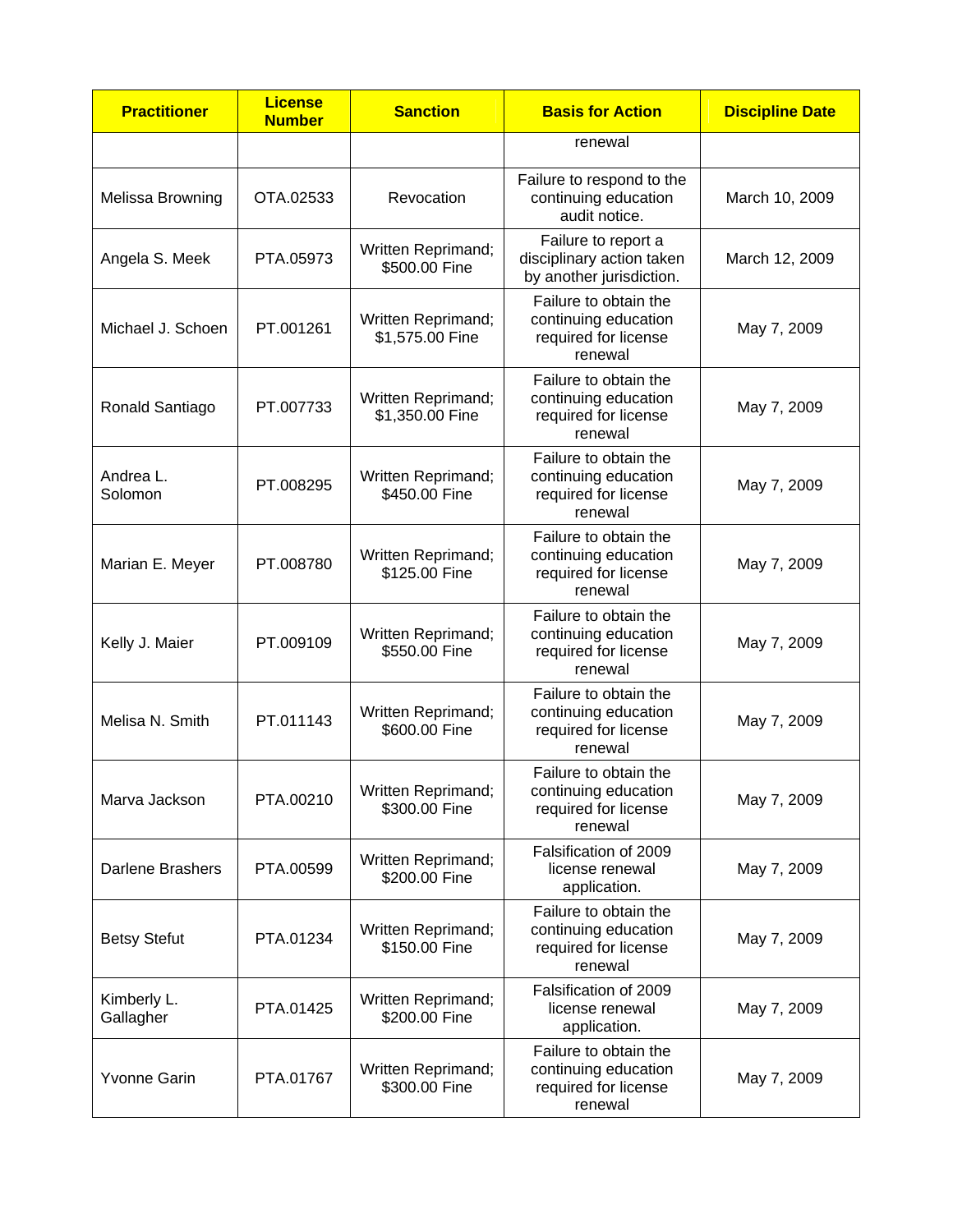| <b>Practitioner</b>  | <b>License</b><br><b>Number</b> | <b>Sanction</b>                         | <b>Basis for Action</b>                                                                           | <b>Discipline Date</b> |
|----------------------|---------------------------------|-----------------------------------------|---------------------------------------------------------------------------------------------------|------------------------|
| Cynthia Ellis        | PTA.03433                       | Written Reprimand;<br>\$300,00 Fine     | Failure to obtain the<br>continuing education<br>required for license<br>renewal                  | May 7, 2009            |
| Rue Ann Cain         | PTA.03697                       | Written Reprimand;<br>\$300.00 Fine     | Failure to obtain the<br>continuing education<br>required for license<br>renewal                  | May 7, 2009            |
| <b>Price Winston</b> | PTA.04795                       | Written Reprimand;<br>\$200.00 Fine     | Falsification of 2009<br>license renewal<br>application.                                          | May 7, 2009            |
| Margaret J.<br>Ramos | PTA.05614                       | Written Reprimand;<br>\$200.00 Fine     | Falsification of 2009<br>license renewal<br>application.                                          | May 7, 2009            |
| Irena Wojcik         | PTA.05632                       | Written Reprimand;<br>\$50.00 Fine      | Failure to obtain the<br>continuing education<br>required for license<br>renewal                  | May 7, 2009            |
| Sushma Ramineni      | PT<br>Endorsement<br>Applicant  | License Denied                          | Foreign physical therapy<br>education not equivalent<br>to Ohio law                               | June 18, 2009          |
| Christopher<br>Newby | PT<br>Endorsement<br>Applicant  | License Denied                          | Foreign physical therapy<br>education not equivalent<br>to Ohio law                               | June 18, 2009          |
| Ifat Shlomi          | PT<br>Endorsement<br>Applicant  | License Denied                          | Foreign physical therapy<br>education not equivalent<br>to Ohio law                               | June 18, 2009          |
| Daryl W. Stuart      | PT.006541                       | \$1500.00 Fine                          | Failure to respond to the<br>continuing education<br>audit notice                                 | June 18, 2009          |
| Kellie M. Shurden    | PT.009650                       | Written Reprimand;<br>\$200.00 Fine     | Failure to obtain the<br>continuing education<br>required for license<br>renewal                  | June 18, 2009          |
| Margaret Drewyor     | PTA.00605                       | Written Reprimand;<br>\$300.00 Fine     | Failure to obtain the<br>continuing education<br>required for license<br>renewal                  | June 18, 2009          |
| Simone<br>Baughman   | PTA.01100                       | Written Reprimand;<br>\$50.00 Fine      | Failure to obtain the<br>continuing education<br>required for license<br>renewal                  | June 18, 2009          |
| Robert Whitehead     | PTA.05824                       | \$1500.00 Fine                          | Failure to respond to the<br>continuing education<br>audit notice                                 | June 18, 2009          |
| Cynthia Sorensen     | OTA.00767                       | Six (6) month<br>suspension<br>(stayed) | Forging the signature of<br>her supervising<br>occupational therapist in<br>patient documentation | July 7, 2009           |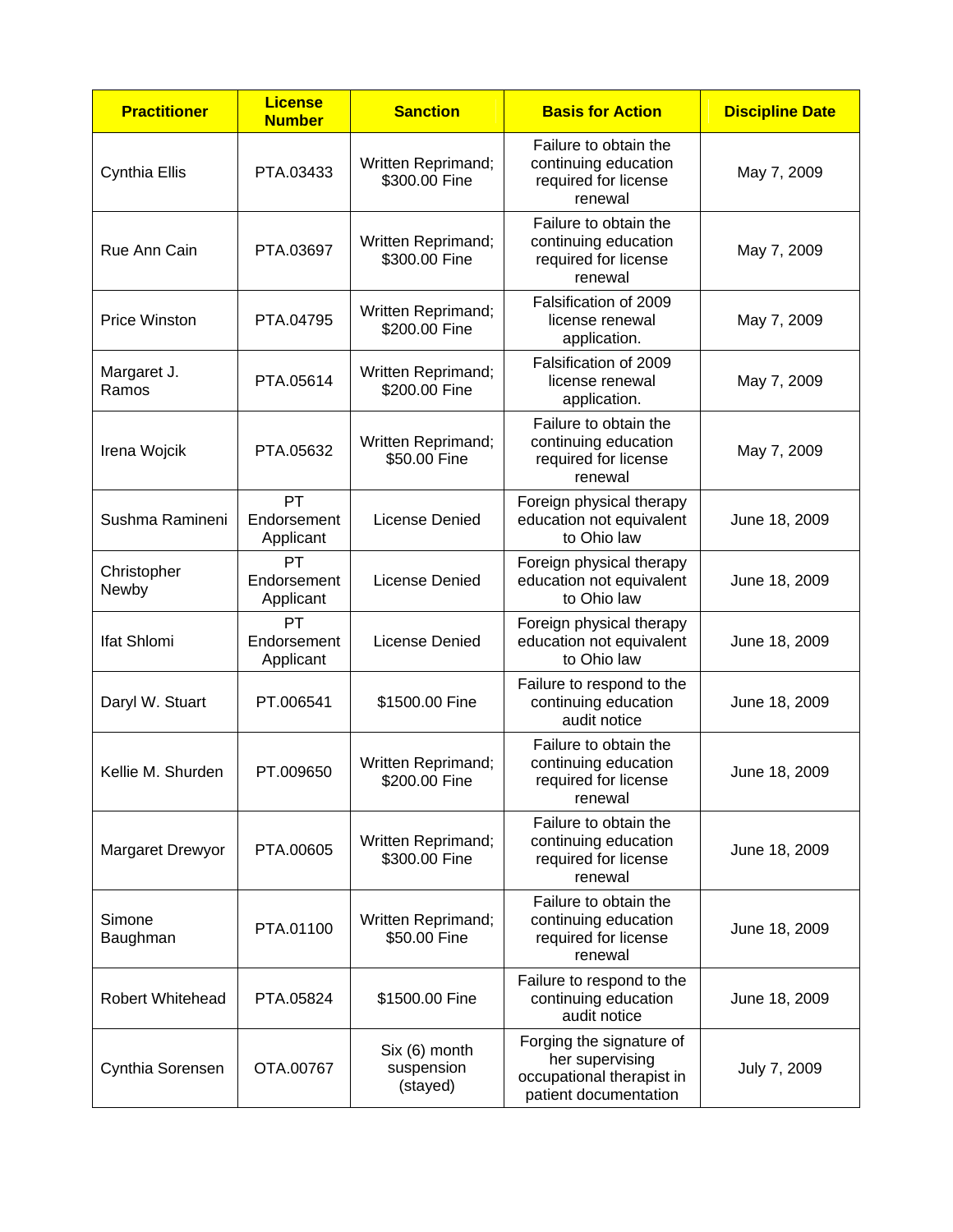| <b>Practitioner</b>     | <b>License</b><br><b>Number</b> | <b>Sanction</b>                           | <b>Basis for Action</b>                                                                                                                                                                                                                                                                                                                                                          | <b>Discipline Date</b> |
|-------------------------|---------------------------------|-------------------------------------------|----------------------------------------------------------------------------------------------------------------------------------------------------------------------------------------------------------------------------------------------------------------------------------------------------------------------------------------------------------------------------------|------------------------|
| Alison Lipinski         | OTA.03351                       | Written Reprimand;<br>\$800.00 Fine       | Engaging in the practice<br>of occupational therapy<br>with an expired license                                                                                                                                                                                                                                                                                                   | July 7, 2009           |
| Karen Wampler           | PTA.02217                       | Written Reprimand;<br>\$600.00 Fine       | Failure to obtain the<br>continuing education<br>required for license<br>renewal                                                                                                                                                                                                                                                                                                 | August 6, 2009         |
| Mary C.<br>Bagrowski    | PTA.02396                       | Revocation                                | Failure to respond to<br>continuing education<br>audit notice                                                                                                                                                                                                                                                                                                                    | August 6, 2009         |
| Jennifer Bizaillon      | PTA.05586                       | Written Reprimand;<br>\$50.00 Fine        | Failure to obtain the<br>continuing education<br>required for license<br>renewal                                                                                                                                                                                                                                                                                                 | August 6, 2009         |
| Kevin M. Bauer          | PTA.06018                       | 60 day suspension                         | Documenting patient<br>treatments that were not<br>provided and forging<br>patient signatures                                                                                                                                                                                                                                                                                    | August 6, 2009         |
| <b>Lindsay Stitt</b>    | PTA.07170                       | $110$ day<br>Suspension;<br>\$100.00 Fine | Engaging in the practice<br>of physical therapy for 96<br>days prior to obtaining a<br>license                                                                                                                                                                                                                                                                                   | August 6, 2009         |
| Thomas M. Rice          | AT.000330                       | Probation;<br>\$200.00 Fine               | Failure to obtain the<br>continuing education<br>required for license<br>renewal                                                                                                                                                                                                                                                                                                 | September 17, 2009     |
| Jerome Scheetz          | AT.000441                       | Probation;<br>\$200.00 Fine               | Failure to obtain the<br>continuing education<br>required for license<br>renewal                                                                                                                                                                                                                                                                                                 | September 17, 2009     |
| Stephanie C.<br>Jeffrey | OTA.04177                       | Written Reprimand;<br>\$600.00 Fine       | Engaging in the practice<br>of occupational therapy<br>prior to obtaining a<br>license                                                                                                                                                                                                                                                                                           | September 17, 2009     |
| Stephanie Porter        | PT.008791                       | Written Reprimand                         | Delegated physical<br>therapy functions to an<br>unlicensed individual and<br>allowed her to practice as<br>a physical therapist<br>assistant. As the<br>supervising PT, she<br>allowed the unlicensed<br>person to document in<br>medical records as a<br>physical therapist<br>assistant and<br>countersigned the<br>documentation prepared<br>by the unlicensed<br>individual | September 17, 2009     |
| Aaron Tuscan            | PT.010077                       | Written Reprimand                         | Delegated physical<br>therapy functions to an                                                                                                                                                                                                                                                                                                                                    | September 17, 2009     |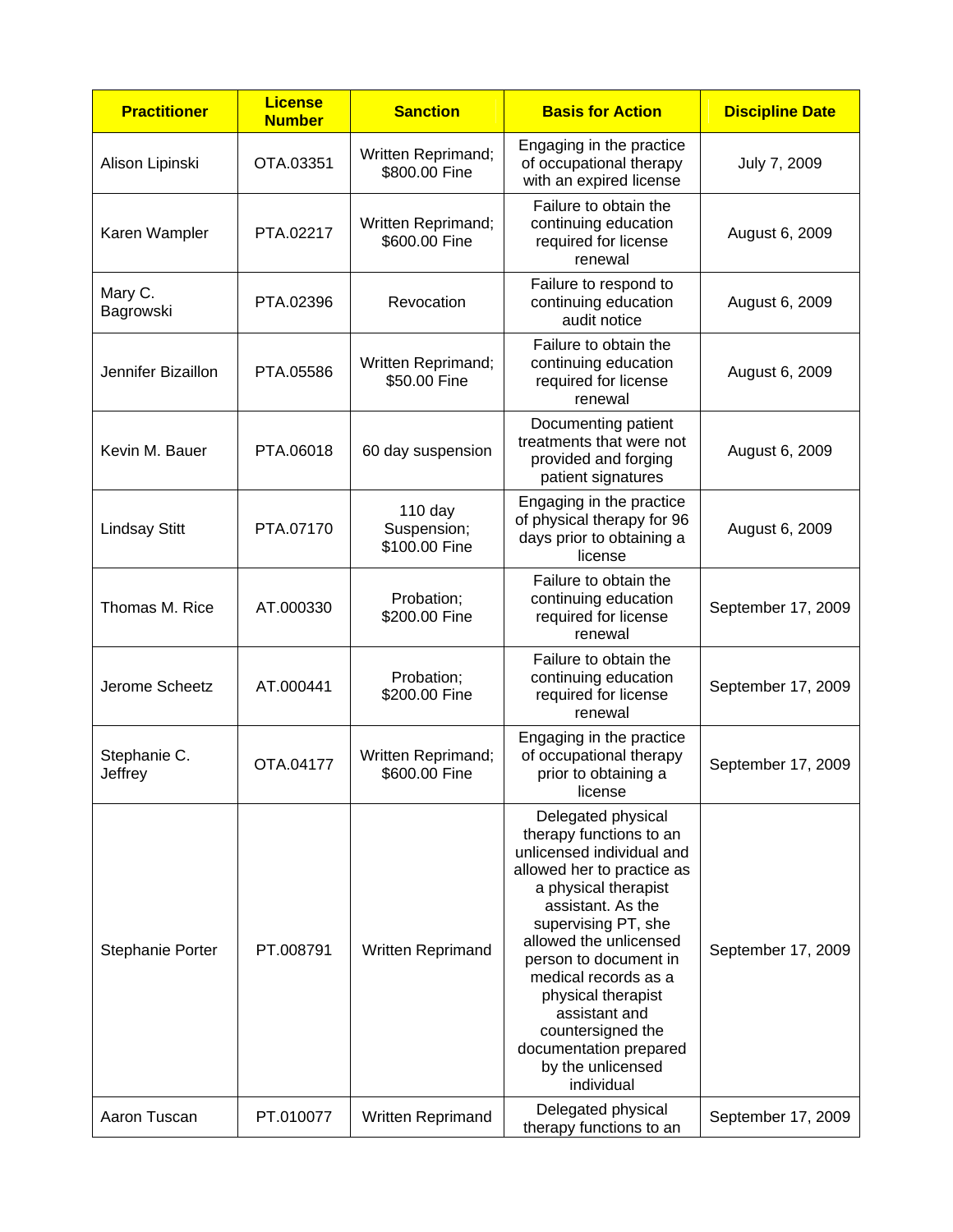| <b>Practitioner</b>             | <b>License</b><br><b>Number</b> | <b>Sanction</b>                                             | <b>Basis for Action</b>                                                                                                                                                                                                                                                                                                        | <b>Discipline Date</b> |
|---------------------------------|---------------------------------|-------------------------------------------------------------|--------------------------------------------------------------------------------------------------------------------------------------------------------------------------------------------------------------------------------------------------------------------------------------------------------------------------------|------------------------|
|                                 |                                 |                                                             | unlicensed individual and<br>allowed her to practice as<br>a physical therapist<br>assistant. As the<br>supervising PT, he<br>allowed the unlicensed<br>person to document in<br>medical records as a<br>physical therapist<br>assistant and<br>countersigned the<br>documentation prepared<br>by the unlicensed<br>individual |                        |
| Jeann Hausser                   | OT.000579                       | Written Reprimand;<br>\$100.00 Fine                         | Engaging in the practice<br>of occupational therapy<br>with an expired license                                                                                                                                                                                                                                                 | November 17, 2009      |
| Patricia Wagner                 | OT.001966                       | Written Reprimand;<br>\$100.00 Fine                         | Engaging in the practice<br>of occupational therapy<br>with an expired license                                                                                                                                                                                                                                                 | November 17, 2009      |
| Eileen Johnson<br>Hume          | OT.002496                       | Written Reprimand                                           | Failure to complete an<br>ethics course required for<br>the 2009 license renewal                                                                                                                                                                                                                                               | November 17, 2009      |
| Jennifer Lenczyk                | OT.003035                       | Written Reprimand;<br>\$100.00 Fine                         | Engaging in the practice<br>of occupational therapy<br>with an expired license                                                                                                                                                                                                                                                 | November 17, 2009      |
| Amy Stover                      | OT.003135                       | Written Reprimand;<br>\$100.00 Fine                         | Engaging in the practice<br>of occupational therapy<br>with an expired license                                                                                                                                                                                                                                                 | November 17, 2009      |
| Douglas Wechter                 | OT.004592                       | Written Reprimand;<br>\$100.00 Fine                         | Engaging in the practice<br>of occupational therapy<br>with an expired license                                                                                                                                                                                                                                                 | November 17, 2009      |
| Billie Jo Gilbert               | OT 005211                       | Written Reprimand;<br>\$250.00 Fine                         | Engaging in the practice<br>of occupational therapy<br>with an expired license                                                                                                                                                                                                                                                 | November 17, 2009      |
| Michael Fador II                | OT.005542                       | Written Reprimand;<br>\$100.00 Fine                         | Engaging in the practice<br>of occupational therapy<br>with an expired license                                                                                                                                                                                                                                                 | November 17, 2009      |
| Leigh Ann Charpie<br>(AKA Henn) | OT.005705                       | Three (3) Month<br>Suspension<br>(Stayed);<br>\$600.00 Fine | Falsification of 2009<br>license renewal<br>application. Violation of a<br><b>Board Order-Consent</b><br>Agreement; Engaging in<br>the practice of<br>occupational therapy with<br>an expired license                                                                                                                          | November 17, 2009      |
| <b>Billie Jo Maurice</b>        | OT.006147                       | Written Reprimand;<br>\$100.00 Fine                         | Engaging in the practice<br>of occupational therapy<br>with an expired license                                                                                                                                                                                                                                                 | November 17, 2009      |
| Amber DeWeese                   | OT.006678                       | Written Reprimand;<br>\$100.00 Fine                         | Engaging in the practice<br>of occupational therapy                                                                                                                                                                                                                                                                            | November 17, 2009      |